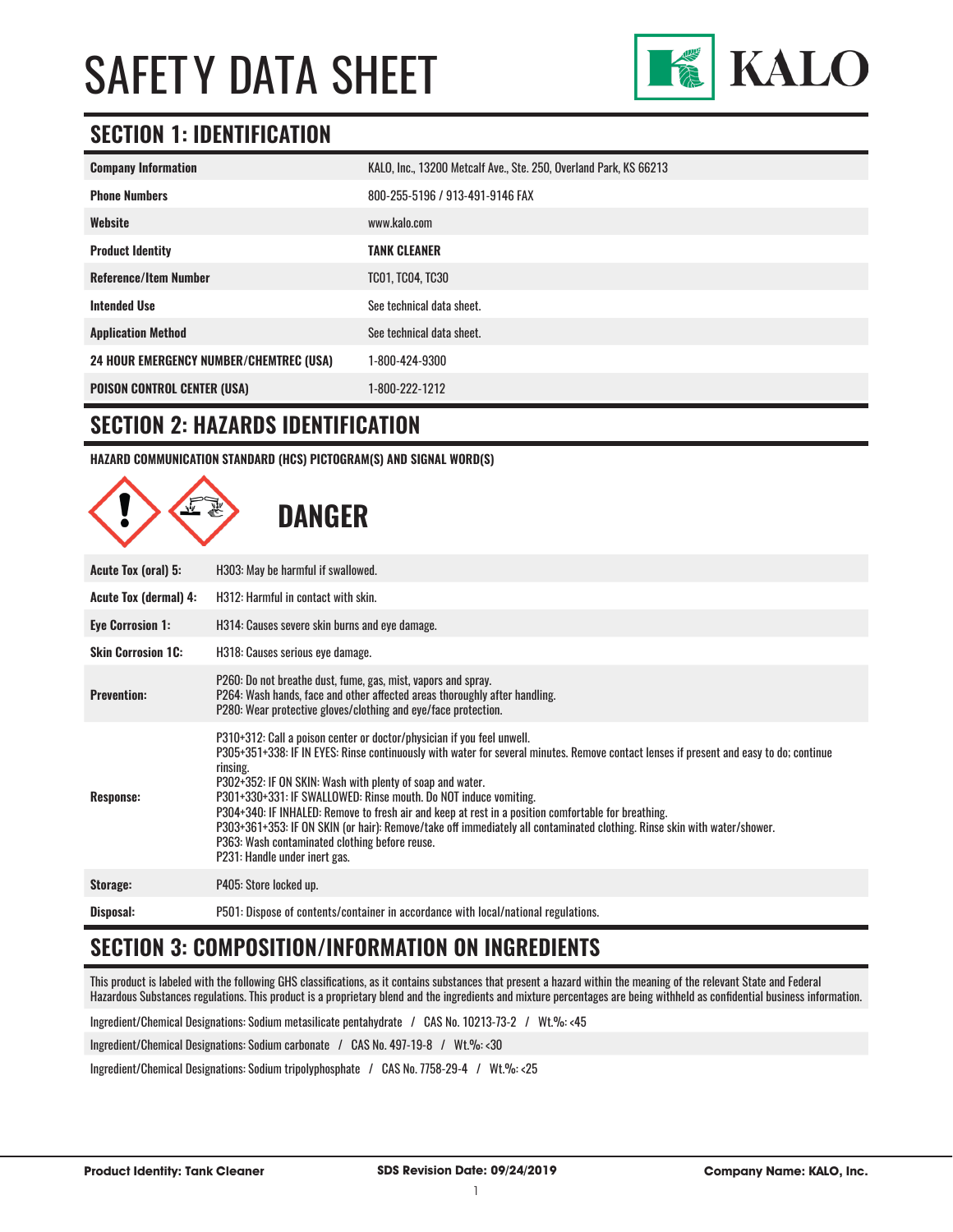

#### **SECTION 4: FIRST AID MEASURES**

#### **[DESCRIPTIONS]**

| In all cases of doubt, or when symptoms persist, seek medical attention. Never give anything by mouth to an unconscious person.                                                                                                         |
|-----------------------------------------------------------------------------------------------------------------------------------------------------------------------------------------------------------------------------------------|
| Remove to fresh air. Keep patient warm and at rest. If breathing is irregular or stopped, give artificial respiration. If unconscious, place in the recovery<br>position and obtain immediate medical attention. Give nothing by mouth. |
| Irrigate copiously with clean fresh water for at least 10 minutes, holding the eyelids apart and seek medical attention.                                                                                                                |
| Remove contaminated clothing. Wash skin thoroughly with soap and water or use a recognized skin cleanser. Do NOT use solvents or thinners.                                                                                              |
| If accidentally swallowed, obtain immediate medical attention. Keep at rest. Do NOT induce vomiting.                                                                                                                                    |
| [MOST IMPORTANT SYMPTOMS AND EFFECTS, BOTH ACUTE AND DELAYED]                                                                                                                                                                           |
| No adverse symptoms or effects anticipated under normal handling conditions. See Section 2 for further details.                                                                                                                         |
| Causes serious eye irritation.                                                                                                                                                                                                          |
| <b>Causes skin irritation.</b>                                                                                                                                                                                                          |
|                                                                                                                                                                                                                                         |

### **SECTION 5: FIREFIGHTING MEASURES**

| <b>Extinguishing Media:</b>     | Alcohol resistant foam, dry chemical, CO <sup>2</sup> , powder, or water spray. Do not use water jet.                                                                                                                                                                                                                                                  |
|---------------------------------|--------------------------------------------------------------------------------------------------------------------------------------------------------------------------------------------------------------------------------------------------------------------------------------------------------------------------------------------------------|
| <b>Special Hazards:</b>         | Toxic fumes may be emitted in a fire situation. Combustion may yield smoke, carbon monoxide, and other products of incomplete<br>combustion. Oxides of sulfur, nitrogen or phosphorus may also be formed. Never use welding or cutting torches on or near container, even if<br>empty.                                                                 |
| <b>Advice For Firefighters:</b> | Evacuate area. Prevent contamination from run-off of adjacent areas, streams, drinking water and sewers. Do not flush down sewers or other<br>drainage systems. Exposed firefighters must wear standard protective equipment and in enclosed areas self-contained breathing apparatus.<br>Use water-spray to cool fire-exposed surfaces and personnel. |

# **SECTION 6: ACCIDENTAL RELEASE MEASURES**

| <b>Precautions/Procedures:</b>                                         | Keep all sources of ignition away from spill/release. In case of a major spill or spillage in a confined space evacuate the area and<br>check vapor levels.                                                                                                                                                                                                                                                                                                                                                                                                                                                                                                               |
|------------------------------------------------------------------------|---------------------------------------------------------------------------------------------------------------------------------------------------------------------------------------------------------------------------------------------------------------------------------------------------------------------------------------------------------------------------------------------------------------------------------------------------------------------------------------------------------------------------------------------------------------------------------------------------------------------------------------------------------------------------|
| <b>Environmental Precautions:</b>                                      | Do not allow spills to enter drains or water courses.                                                                                                                                                                                                                                                                                                                                                                                                                                                                                                                                                                                                                     |
| <b>Methods and Material For</b><br><b>Containment and Cleaning Up:</b> | Ventilate the area and avoid breathing vapors. Take the personal protective measures listed in Section 8. Contain and absorb spillage<br>with non-combustible materials (e.g. sand/earth/vermiculite). Place in closed containers outside buildings and dispose of according<br>to the Waste Regulations (see Section 13). Clean, preferably with a detergent. Do not use solvents. Do not allow spills to enter drains<br>or water courses. If drains, sewers, streams or lakes are contaminated, inform the local water company immediately. In the case of<br>contamination of rivers, streams, or lakes, the Environmental Protection Agency should also be informed. |

### **SECTION 7: HANDLING AND STORAGE**

| <b>Precautions For Safe Handling:</b> | Do not get in eyes, on skin, or on clothing. Do not breathe vapors or mists. Keep container closed. Use only with adequate<br>ventilation. Use good personal hygiene practices. Wash hands before eating, drinking, smoking. Remove contaminated clothing<br>and wash before reuse. Destroy contaminated belts and shoes and other items that cannot be decontaminated. Have evewash<br>accessible to use in handling area. See Section 2 for further details. |
|---------------------------------------|----------------------------------------------------------------------------------------------------------------------------------------------------------------------------------------------------------------------------------------------------------------------------------------------------------------------------------------------------------------------------------------------------------------------------------------------------------------|
| <b>Conditions For Safe Storage:</b>   | Store this product under lock and key. Store in tightly closed containers in dry, well-ventilated area, away from excessive heat and<br>incompatibles. See Section 2 for further details.                                                                                                                                                                                                                                                                      |
| <b>Incompatible Materials:</b>        | Soft metals and acids.                                                                                                                                                                                                                                                                                                                                                                                                                                         |
| <b>Specific End Use(s):</b>           | See technical data sheet.                                                                                                                                                                                                                                                                                                                                                                                                                                      |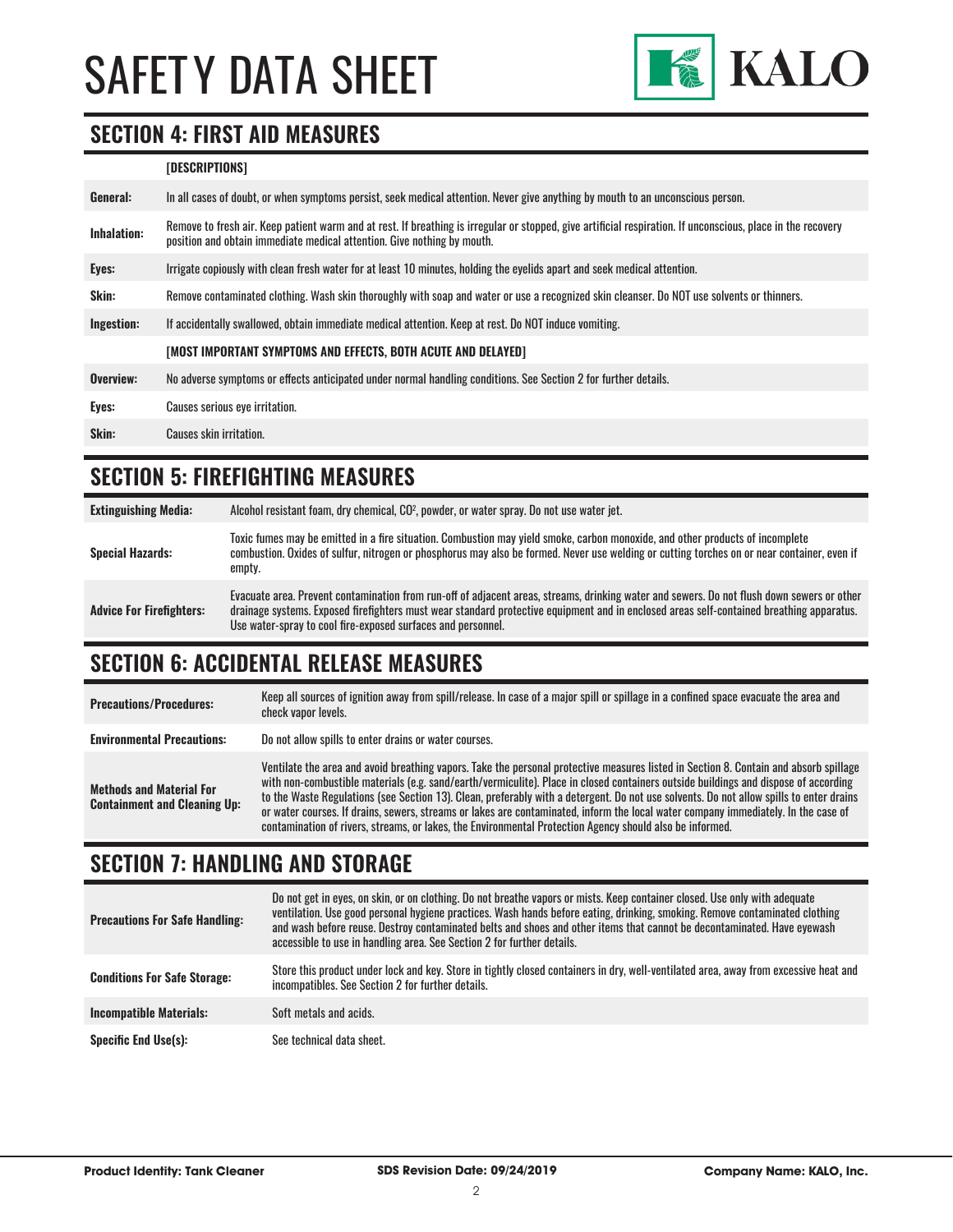

### **SECTION 8: EXPOSURE CONTROLS/PERSONAL PROTECTION**

| <b>Exposure Data:</b>        | This product contains no ingredients (at greater than 0.1%) with established limits for exposure under OSHA, ACGIH and/or NIOSH.                                                                                                                                                                                                       |
|------------------------------|----------------------------------------------------------------------------------------------------------------------------------------------------------------------------------------------------------------------------------------------------------------------------------------------------------------------------------------|
| <b>Carcinogen Data:</b>      | This product contains no ingredients (at greater than 0.1%) that are suspected of being or known to be a carcinogen under OSHA, NTP or IARC.                                                                                                                                                                                           |
|                              | <b>[PERSONAL PROTECTIVE EQUIPMENT]</b>                                                                                                                                                                                                                                                                                                 |
| <b>Respiratory:</b>          | If workers are exposed to concentrations above the exposure limit, they must use the appropriate certified respirators.                                                                                                                                                                                                                |
| Eyes:                        | Wear safety eyewear (e.g. safety spectacles/goggles/visors) to protect against the splash of liquids.                                                                                                                                                                                                                                  |
| Skin:                        | Overalls, which cover the body, arms, and legs, should be worn. Skin should not be exposed. All parts of the body should be washed after<br>contact.                                                                                                                                                                                   |
| <b>Engineering Controls:</b> | Provide adequate ventilation. Where reasonably practicable, this should be achieved by the use of local exhaust ventilation and good general<br>extraction. If these are not sufficient to maintain concentrations of particulates, and any vapor below occupational exposure limits, suitable<br>respiratory protection must be worn. |
| <b>Other Work Practices:</b> | See technical data sheet.                                                                                                                                                                                                                                                                                                              |

# **SECTION 9: PHYSICAL AND CHEMICAL PROPERTIES**

| Appearance:                                       | <b>Orange Powder</b>           |
|---------------------------------------------------|--------------------------------|
| Odor:                                             | <b>Citrus</b>                  |
| <b>Odor Threshold:</b>                            | <b>Not Measured</b>            |
| pH:                                               | <b>Not Measured</b>            |
| <b>Specific Gravity:</b>                          | <b>Not Measured</b>            |
| <b>Flashpoint:</b>                                | <b>Not Measured</b>            |
| <b>Solubility in Water:</b>                       | Complete                       |
| Viscosity (cSt):                                  | <b>Not Measured</b>            |
| $VOC\%$ :                                         | <b>Not Measured</b>            |
| <b>Vapor Pressure (Pa):</b>                       | <b>Not Measured</b>            |
| <b>Vapor Density:</b>                             | <b>Not Measured</b>            |
| <b>Melting/Freezing Points:</b>                   | <b>Not Measured</b>            |
| Initial Boiling Point/Range (OF/OC):              | Not Measured                   |
| <b>Flammability (Solid, Gas):</b>                 | <b>Not Measured</b>            |
| <b>Upper Flammability/Explosive Limits:</b>       | Not Measured                   |
| Lower Flammability/Explosive Limits:              | <b>Not Measured</b>            |
| <b>Decomposition Temperature:</b>                 | <b>Not Measured</b>            |
| <b>Auto-Ignition Temperature:</b>                 | <b>Not Measured</b>            |
| Partition Co-Efficient n-octanol/water (Log Kow): | <b>Not Measured</b>            |
| <b>Evaporation Rate (Ether=1):</b>                | <b>Not Measured</b>            |
| Other:                                            | No other relevant information. |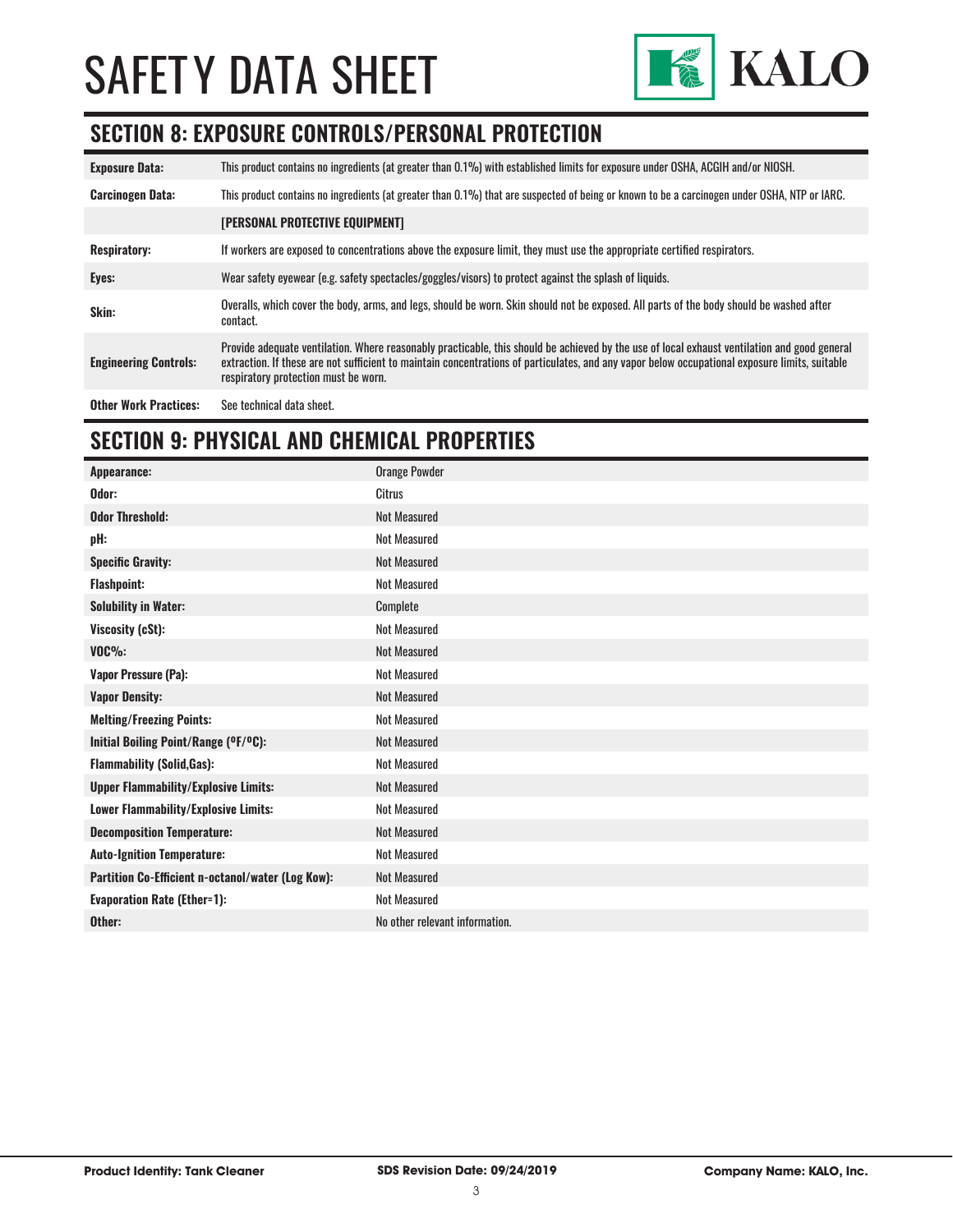

# **SECTION 10: STABILITY AND REACTIVITY**

| <b>Reactivity:</b>                       | Not chemically reactive.                                                                                |
|------------------------------------------|---------------------------------------------------------------------------------------------------------|
| <b>Chemical Stability:</b>               | Stable under normal ambient and anticipated conditions of use.                                          |
| <b>Hazardous Reactions:</b>              | Hazardous reactions not anticipated.                                                                    |
| <b>Conditions To Avoid:</b>              | Extended exposure to high temperatures can cause decomposition. Avoid all possible sources of ignition. |
| <b>Incompatible Materials:</b>           | Soft metals and acids.                                                                                  |
| <b>Hazardous Decomposition Products:</b> | Not anticipated under normal conditions of use.                                                         |

# **SECTION 11: TOXICOLOGICAL INFORMATION**

|                                                                   | [ACUTE TOXICITY ESTIMATE]                                                   |                            |
|-------------------------------------------------------------------|-----------------------------------------------------------------------------|----------------------------|
| Ingredients:                                                      | Sodium Metasilicate Pentahydrate, Sodium Carbonate, Sodium Tripolyphosphate |                            |
| Oral LD50mg/kg:                                                   | $4,090$ mg/kg                                                               |                            |
| Skin LD50mg/kg:                                                   | No Data Available                                                           |                            |
| Inhalation Vapor LC50mg/L/4hr:                                    | No Data Available                                                           |                            |
| Inhalation Dust/Mist LC50mg/L/4hr:                                | No Data Available                                                           |                            |
| <b>ITEM</b>                                                       | <b>HAZARD</b>                                                               | <b>CATEGORY</b>            |
| <b>Acute Toxicity (mouth):</b>                                    | May be harmful if swallowed.                                                | 5                          |
| <b>Acute Toxicity (skin):</b>                                     | Harmful in contact with skin.                                               | 4                          |
| <b>Acute Toxicity (inhalation):</b>                               | <b>Not Applicable</b>                                                       | $\overline{\phantom{a}}$ . |
| <b>Skin Corrosion/Irritation:</b>                                 | <b>Causes severe skin burns.</b>                                            | 1 <sub>C</sub>             |
| <b>Eye Damage/Irritation:</b>                                     | Causes severe/serious eye damage.                                           | 1                          |
| <b>Sensitization (respiratory):</b>                               | <b>Not Applicable</b>                                                       | $\overline{\phantom{a}}$   |
| Sensitization (skin):                                             | <b>Not Applicable</b>                                                       | $\overline{\phantom{a}}$   |
| <b>Germ Toxicity:</b>                                             | <b>Not Applicable</b>                                                       | $\overline{\phantom{a}}$   |
| <b>Carcinogenicity:</b>                                           | <b>Not Applicable</b>                                                       | $\overline{\phantom{a}}$   |
| <b>Reproductive Toxicity:</b>                                     | <b>Not Applicable</b>                                                       | $\overline{\phantom{a}}$   |
| Specific Target Organ Systemic Toxicity-Single Exposure:          | <b>Not Applicable</b>                                                       | $\overline{\phantom{a}}$ . |
| <b>Specific Target Organ Systemic Toxicity-Repeated Exposure:</b> | <b>Not Applicable</b>                                                       |                            |
| <b>Aspiration Hazard:</b>                                         | <b>Not Applicable</b>                                                       | $-$                        |

# **SECTION 12: ECOLOGICAL INFORMATION**

| Environmental:                         | Ecotoxicity information is not available. This product is not for use in aquatic settings. |
|----------------------------------------|--------------------------------------------------------------------------------------------|
| <b>Persistence and Degradability:</b>  | There is no data available on the preparation itself.                                      |
| <b>Bioaccumulative Potential:</b>      | Not measured.                                                                              |
| <b>Mobility In Soil:</b>               | No data available.                                                                         |
| <b>Results of PBT and vPvB Assess:</b> | This product contains no PBT/vPvB chemicals.                                               |
| <b>Other Adverse Effects:</b>          | No data available.                                                                         |